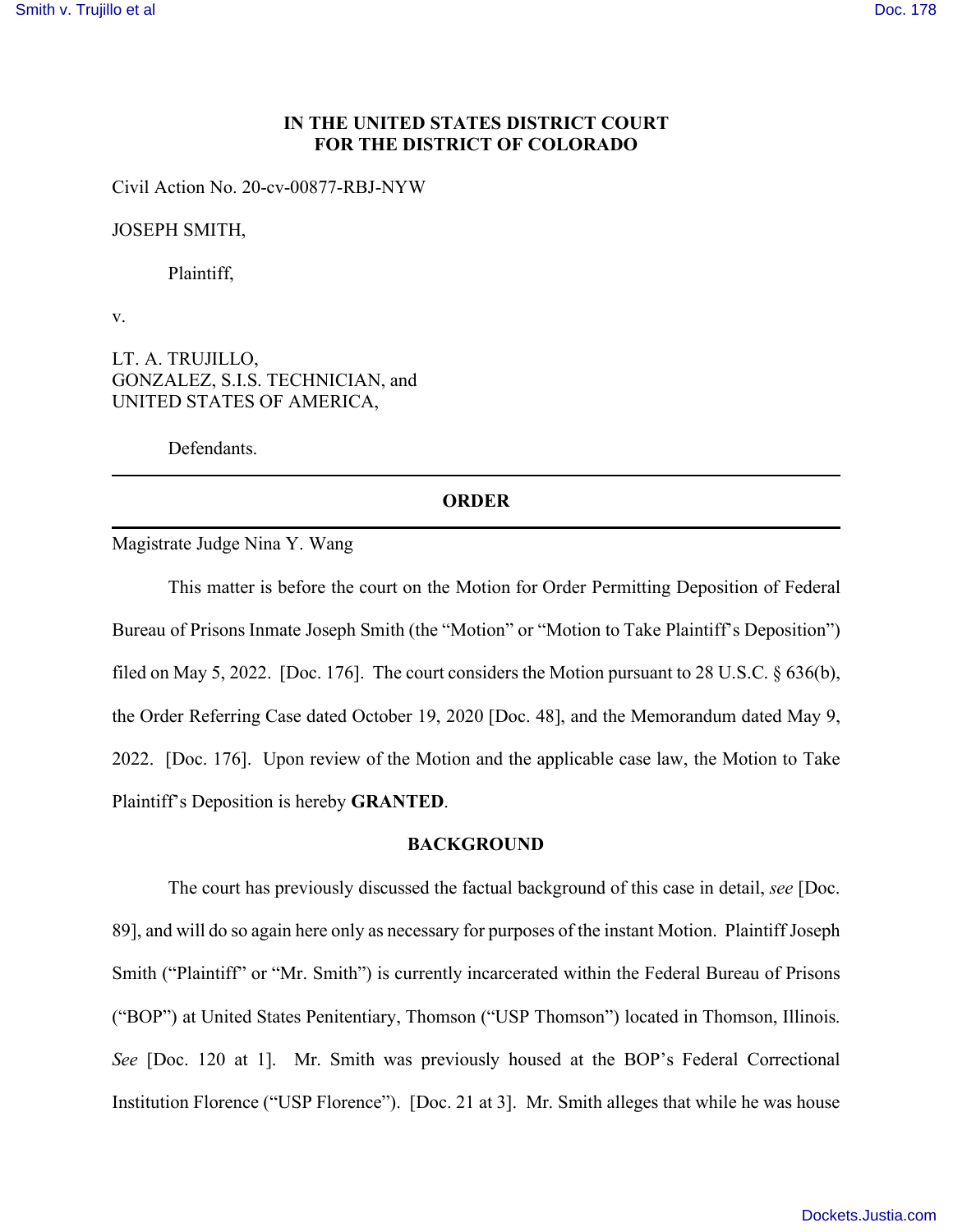at USP Florence, he was subjected to the excessive use of force by Defendants Trujillo, Gonzalez, and an unidentified correctional officer. [*Id.* at 7-9]. After disposition of Defendants' Motion for Dismissal in Part, *see* [Doc. 49], Plaintiff has two claims remaining in this action: (1) an Eighth Amendment excessive force claim against Defendants Trujillo, Gonzalez, and an unidentified USP Florence officer; and (2) an FTCA claim against the United States. *See* [Doc. 106]. This court held a Status Conference on May 11, 2021, at which time the court set discovery deadlines in this case. [Doc. 109]. Relevant here, discovery closes on June 6, 2022 and dispositive motions are due July 8, 2022. [Doc. 144 at 1-2].

Defendants filed the instant Motion to Take Plaintiff's Deposition on May 5, 2022. [Doc. 176]. In the Motion, Defendants request leave of court pursuant to Rule 30 of the Federal Rules of Civil Procedure to take the deposition of a deponent—Mr. Smith—who is confined in prison. [*Id.* at  $\P$  1]. Defendants suggest they intend to take Mr. Smith's deposition remotely, acknowledge that the discovery deadline remains June 6, 2022, and indicate that they intend to take Plaintiff's deposition prior to the close of discovery. [*Id.* at ¶¶ 2-3]. The court addresses Defendants' request  $below<sup>1</sup>$  $below<sup>1</sup>$  $below<sup>1</sup>$ 

#### **ANALYSIS**

Rule 30 of the Federal Rules of Civil Procedure requires that a party seeking to take a deposition obtain leave of court if the requested deponent is confined in prison. *See* Fed. R. Civ. P.  $30(a)(2)(B)$ . The Federal Rules require that "the court must grant leave to the extent consistent" with Rule  $26(b)(1)$  and  $(2)$ ," i.e., the court must determine whether  $(1)$  the requested discovery is relevant and proportional to the needs of the case, *see* Fed. R. Civ. P. 26(b)(1) (emphasis added),

<span id="page-1-0"></span> $<sup>1</sup>$  Although Plaintiff has not responded to the Motion, the court may rule on the Motion without a</sup> response from Plaintiff, *see* D.C.COLO.LCivR 7.1(d), and finds it in the interest of judicial economy to do so, given the upcoming discovery deadline.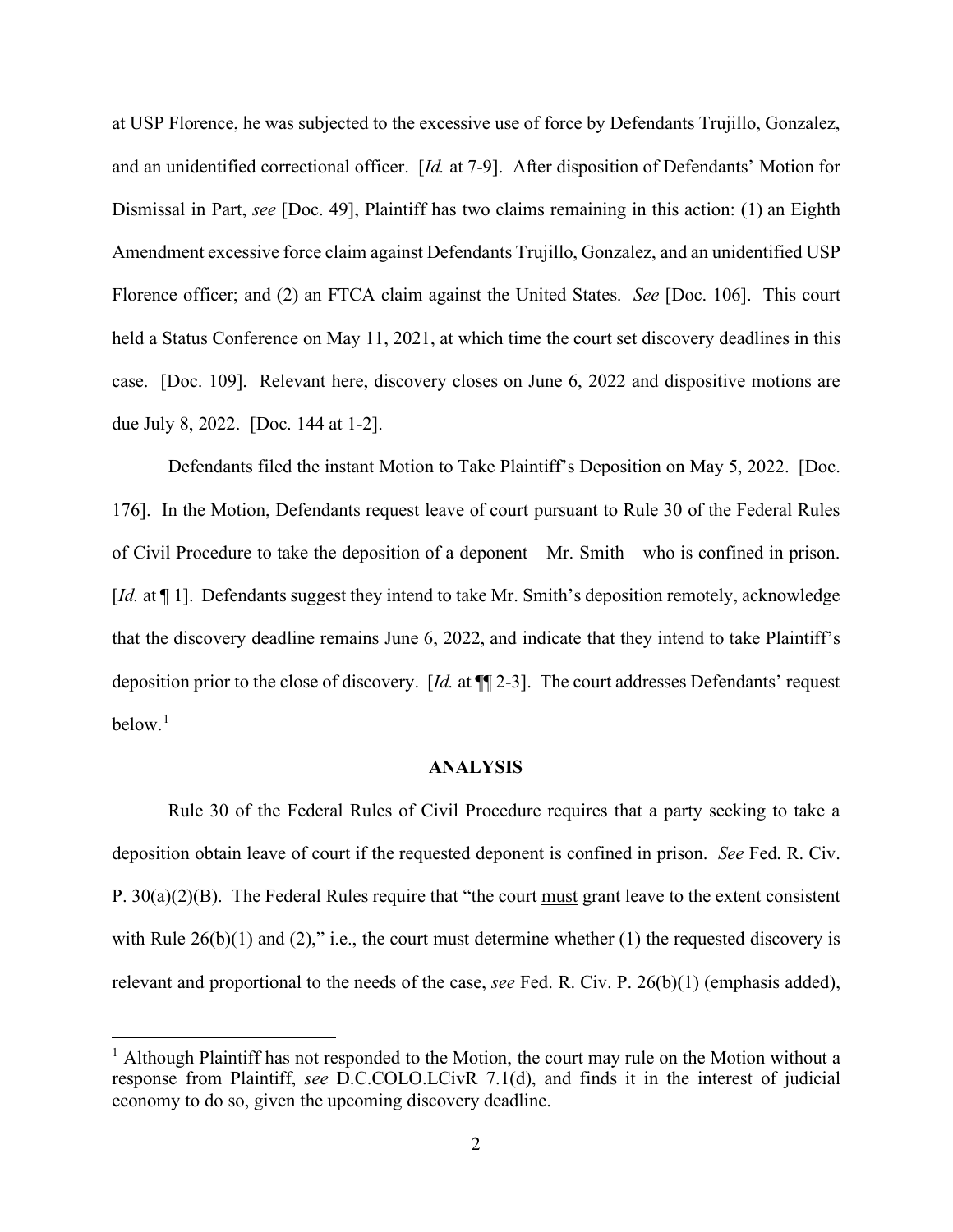and (2) the frequency and extent of the requested discovery is reasonable, or whether it is unreasonably cumulative or duplicative, could be obtained from some other source that is more convenient, less burdensome, or less expensive, or the requested discovery is outside the scope of Rule  $26(b)(1)$ . *See* Fed. R. Civ. P.  $26(b)(2)$ . Stated another way, "[t]he language of Rule  $30(a)(2)$ *requires* the Court to authorize a deposition unless the deponent is seeking privileged, irrelevant, or unnecessarily costly information." *McGinnis v. Huq*, No. 16-cv-13461, 2017 WL 1044989, at \*1 (E.D. Mich. Mar. 20, 2017) (emphasis in original).

The court concludes that a deposition of Plaintiff is likely to produce information that is relevant to this case, is proportional to the needs of the case, and is reasonable in scope. Plaintiff initiated this action and is a key witness in this case; indeed, he is one of a few individuals who witnessed the events giving rise to this civil action. *See* [Doc. 89 at 2-3]. As such, "Plaintiff's testimony regarding the facts underlying his claims against Defendants is nonprivileged and potentially relevant to both Plaintiff's claims and Defendants' defenses." *Garrett v. Deaz*, No. cv-12-00890-TUC-JGZ, 2016 WL 11678499, at \*2 (D. Ariz. July 7, 2016); *see also El-Massri v. New Haven Corr. Ctr.*, No. 3:18-CV-1249 (CSH), 2019 WL 2006001, at \*6 (D. Conn. May 7, 2019) ("Plaintiff initiated this action. Defendants are entitled to inquire into the specifics of, and the bases for, the factual allegations Plaintiff asserts in support of his claims."). Moreover, "depositions are a regular and common device to develop factual support for a party's claims or defenses." *Davall v. Cordero*, No. 20-cv-1968 JLS (KSC), 2021 WL 4705157, at \*2 (S.D. Cal. Oct. 8, 2021) (quotation omitted). "[I]f the deposition is fairly limited to matters relating to the claims and defenses raised in the case, the deposition is within the scope of permitted discovery." *Anthony v. Cnty. of Santa Clara*, No. 19-cv-08303-LHK-VKD, 2021 WL 4866358, at \*1 (N.D. Cal. Sept. 24, 2021).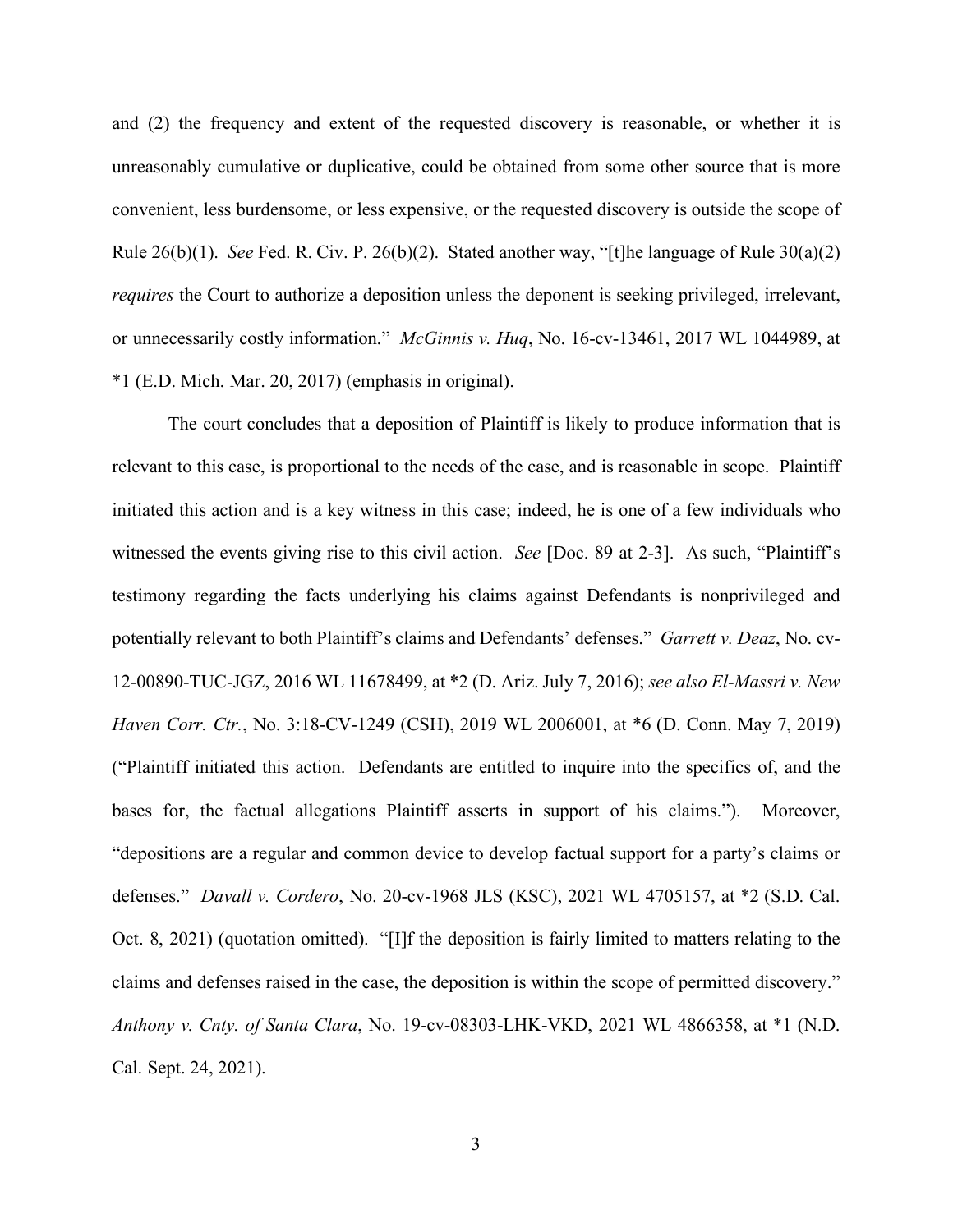Accordingly, the court will **GRANT** the Motion to Take Plaintiff's Deposition. Defendants may depose Plaintiff for **one day, not to exceed seven hours**. *See* Fed. R. Civ. P. 30(d)(1). Plaintiff's deposition shall occur on or before the discovery deadline of **June 6, 2022**. Defendants are hereby **ADVISED** that it is their duty to coordinate with Plaintiff's facility to obtain a mutually agreeable time and date for Plaintiff's deposition, as well as to ensure that the appropriate technology is in place to conduct Plaintiff's deposition. *See Griffin v. Johnson*, No. 1:13-cv-01599-LJO-BAM (PC), 2016 WL 4764670, at \*1 (E.D. Cal. Sept. 12, 2016) ("Although the Court is granting leave to Defendants to depose Plaintiff, the Court defers to the prison officials and custody staff at [the facility] regarding their policies and procedures of the manner in which that deposition may be taken.").

# **CONCLUSION**

It is hereby **ORDERED** that:

- (1) The Motion for Order Permitting Deposition of Federal Bureau of Prisons Inmate Joseph Smith [Doc. 176] is **GRANTED**;
- (2) Defendants **MAY DEPOSE** Plaintiff Joseph Smith, on or before **June 6, 2022**, for not more than **one day of seven hours**, via remote means. The deposition shall be conducted from USP Thomson, or, if Plaintiff is moved to a different facility subsequent to this Order and prior to the deposition, from Plaintiff's new facility; and
- (3) Defendants **SHALL COORDINATE** with Plaintiff's facility to schedule a time and date for Plaintiff's deposition and shall also coordinate with Plaintiff's facility to ensure the appropriate technology is in place to conduct the remote deposition.